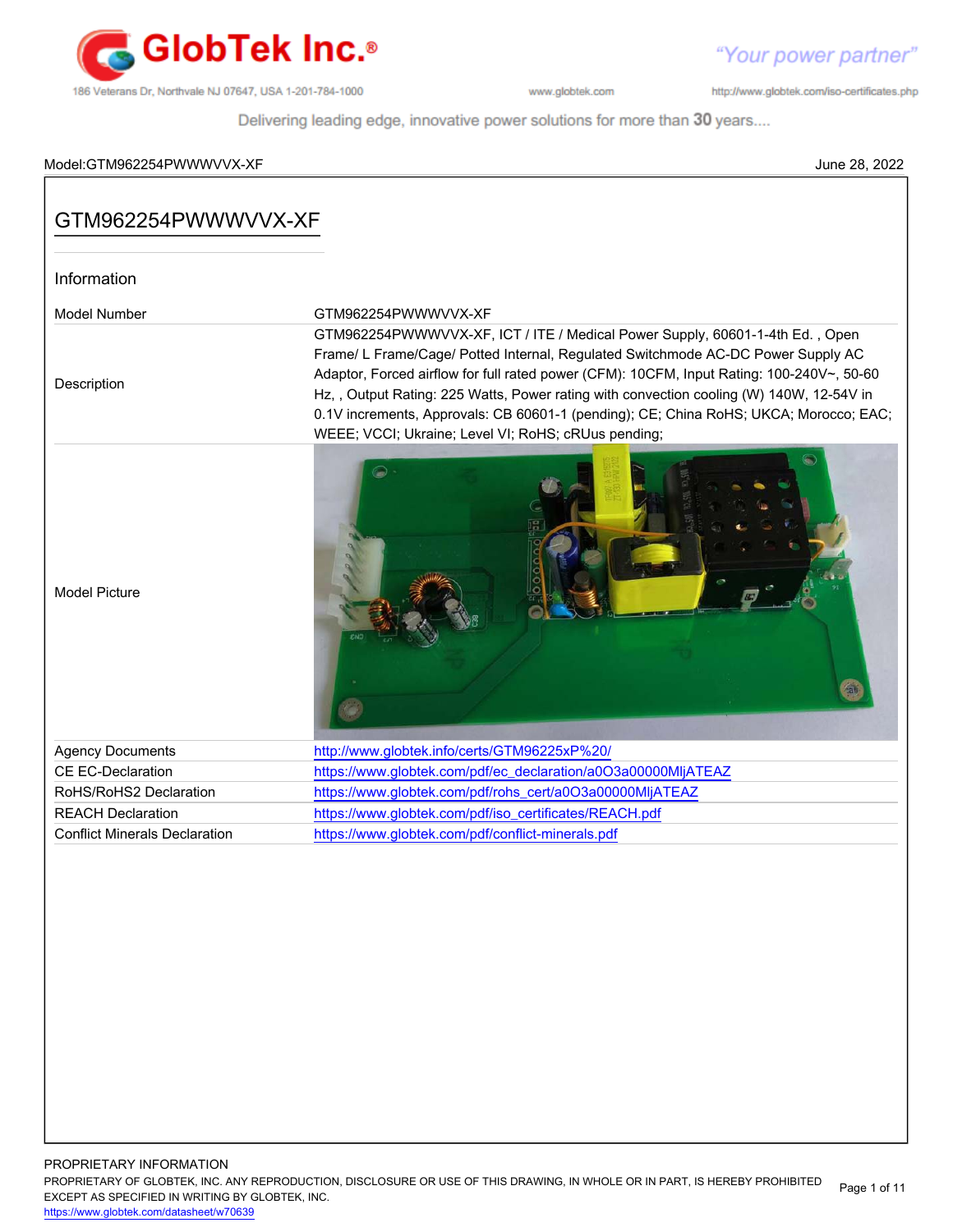

http://www.globtek.com/iso-certificates.php

Delivering leading edge, innovative power solutions for more than 30 years....

### Model:GTM962254PWWWVVX-XF June 28, 2022

| MODEL PARAMETERS        |                                                                     |
|-------------------------|---------------------------------------------------------------------|
| Type                    | Open Frame/L Frame/Cage/ Potted Internal                            |
| Technology              | Regulated Switchmode AC-DC Power Supply AC Adaptor                  |
| Category                | ICT / ITE / Medical Power Supply                                    |
| Input Voltage           | 100-240V~, 50-60 Hz                                                 |
| $I/P$ Amps $(A)$        | 3A                                                                  |
| Wattage (W)             | 225.0                                                               |
| Vout Range (V)          | $12 - 54$                                                           |
| <b>Efficiency Level</b> | USA DOE Level VI / Eco-design Directive 2009/125/EC, (EU) 2019/1782 |
| Ingress Protection      | N/A                                                                 |
| Size (mm)               | 101.6 (L) x 50.8 (W) x 31.0 (H)                                     |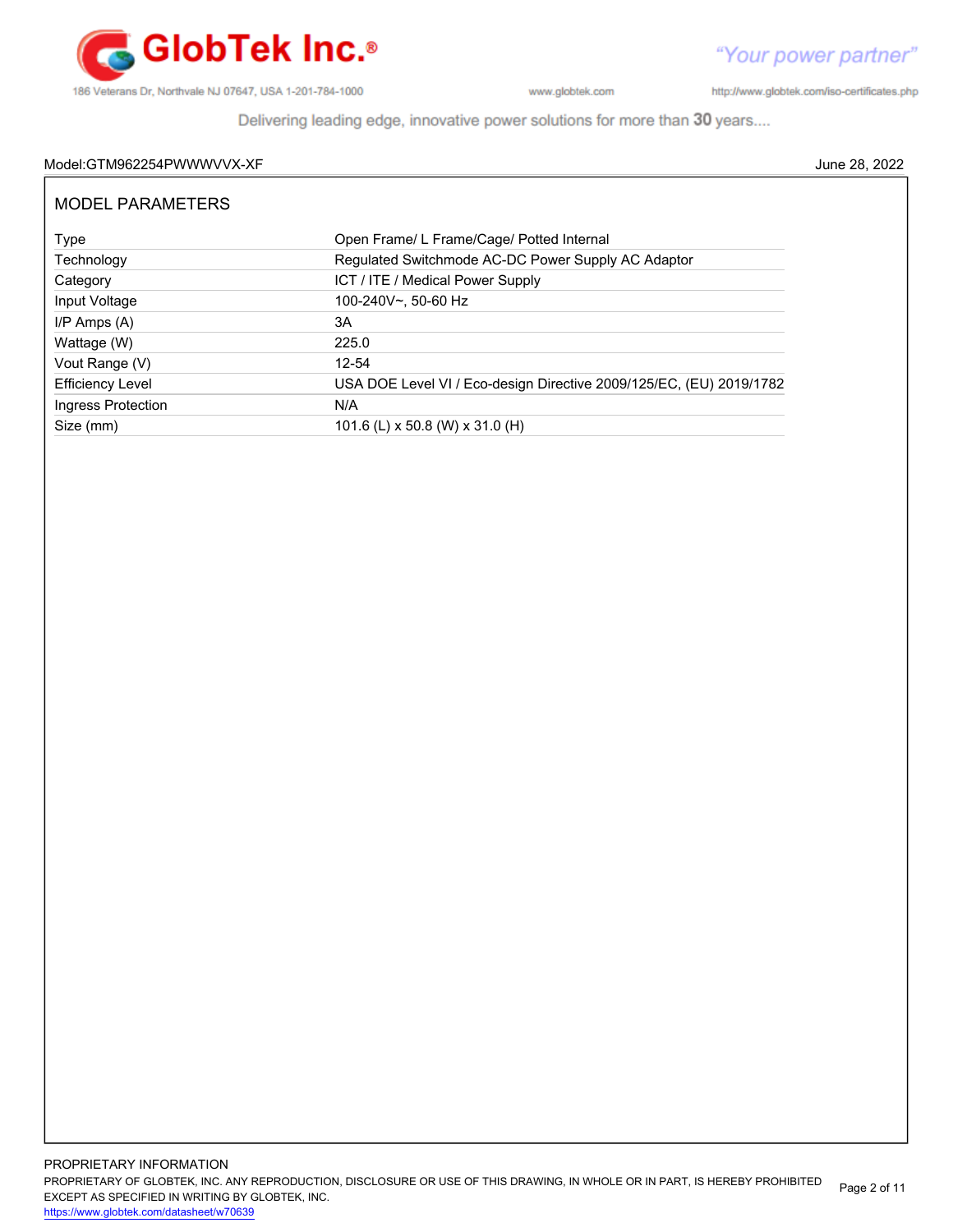

http://www.globtek.com/iso-certificates.php

"Your power partner"

Delivering leading edge, innovative power solutions for more than 30 years....



PROPRIETARY OF GLOBTEK, INC. ANY REPRODUCTION, DISCLOSURE OR USE OF THIS DRAWING, IN WHOLE OR IN PART, IS HEREBY PROHIBITED EXCEPT AS SPECIFIED IN WRITING BY GLOBTEK, INC. Page 3 of 11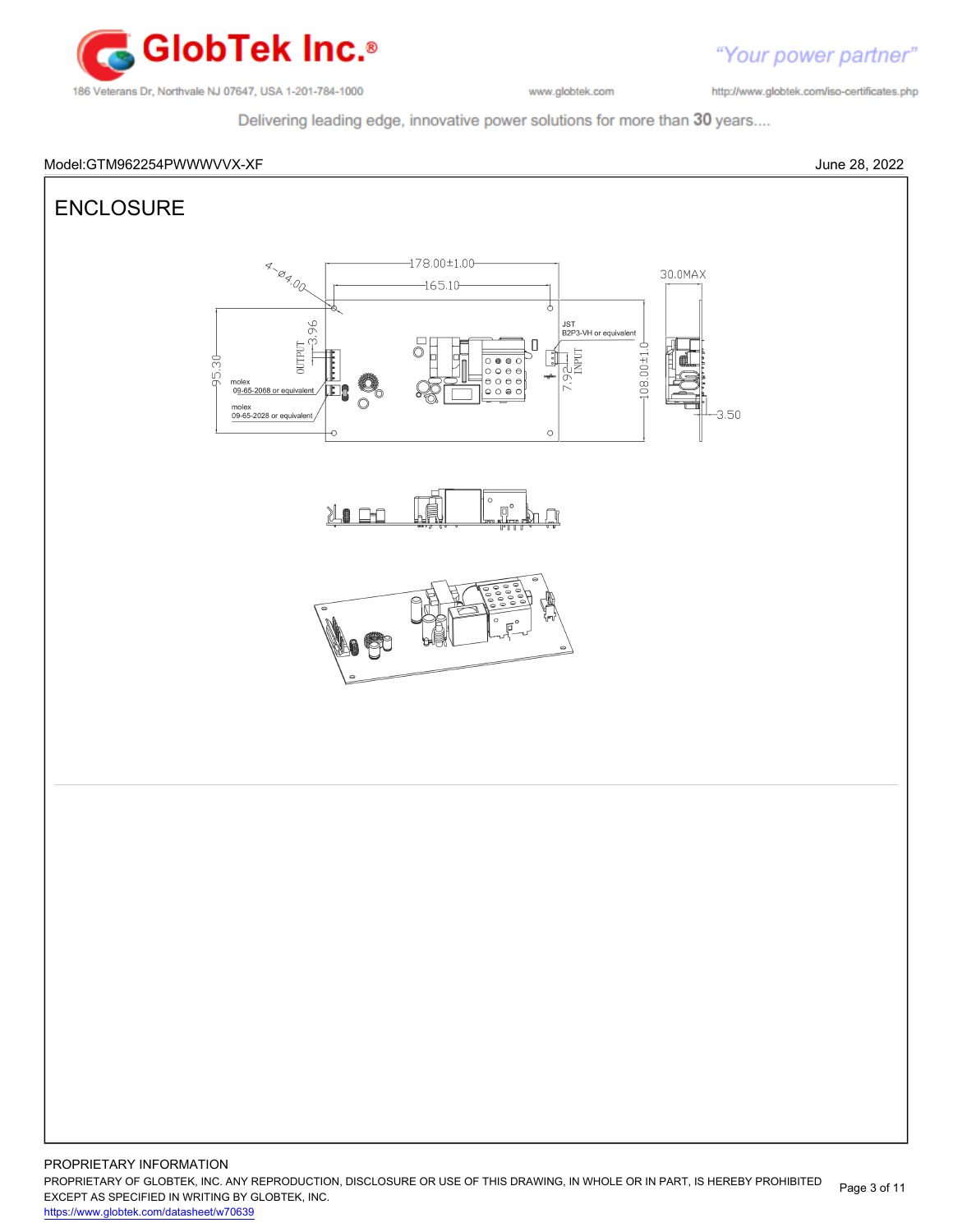

"Your power partner"

http://www.globtek.com/iso-certificates.php

Delivering leading edge, innovative power solutions for more than 30 years....

| Model Number        | Voltage | Amps(A)        | Watts(W) | RFQ |
|---------------------|---------|----------------|----------|-----|
| GTM962254P13024B-EF | 24 V    | $\overline{5}$ | 120.00   | REQ |
|                     |         |                |          |     |
|                     |         |                |          |     |
|                     |         |                |          |     |
|                     |         |                |          |     |
|                     |         |                |          |     |
|                     |         |                |          |     |
|                     |         |                |          |     |
|                     |         |                |          |     |
|                     |         |                |          |     |
|                     |         |                |          |     |
|                     |         |                |          |     |
|                     |         |                |          |     |
|                     |         |                |          |     |
|                     |         |                |          |     |
|                     |         |                |          |     |
|                     |         |                |          |     |
|                     |         |                |          |     |
|                     |         |                |          |     |
|                     |         |                |          |     |
|                     |         |                |          |     |
|                     |         |                |          |     |
|                     |         |                |          |     |
|                     |         |                |          |     |
|                     |         |                |          |     |
|                     |         |                |          |     |
|                     |         |                |          |     |
|                     |         |                |          |     |
|                     |         |                |          |     |
|                     |         |                |          |     |
|                     |         |                |          |     |
|                     |         |                |          |     |
|                     |         |                |          |     |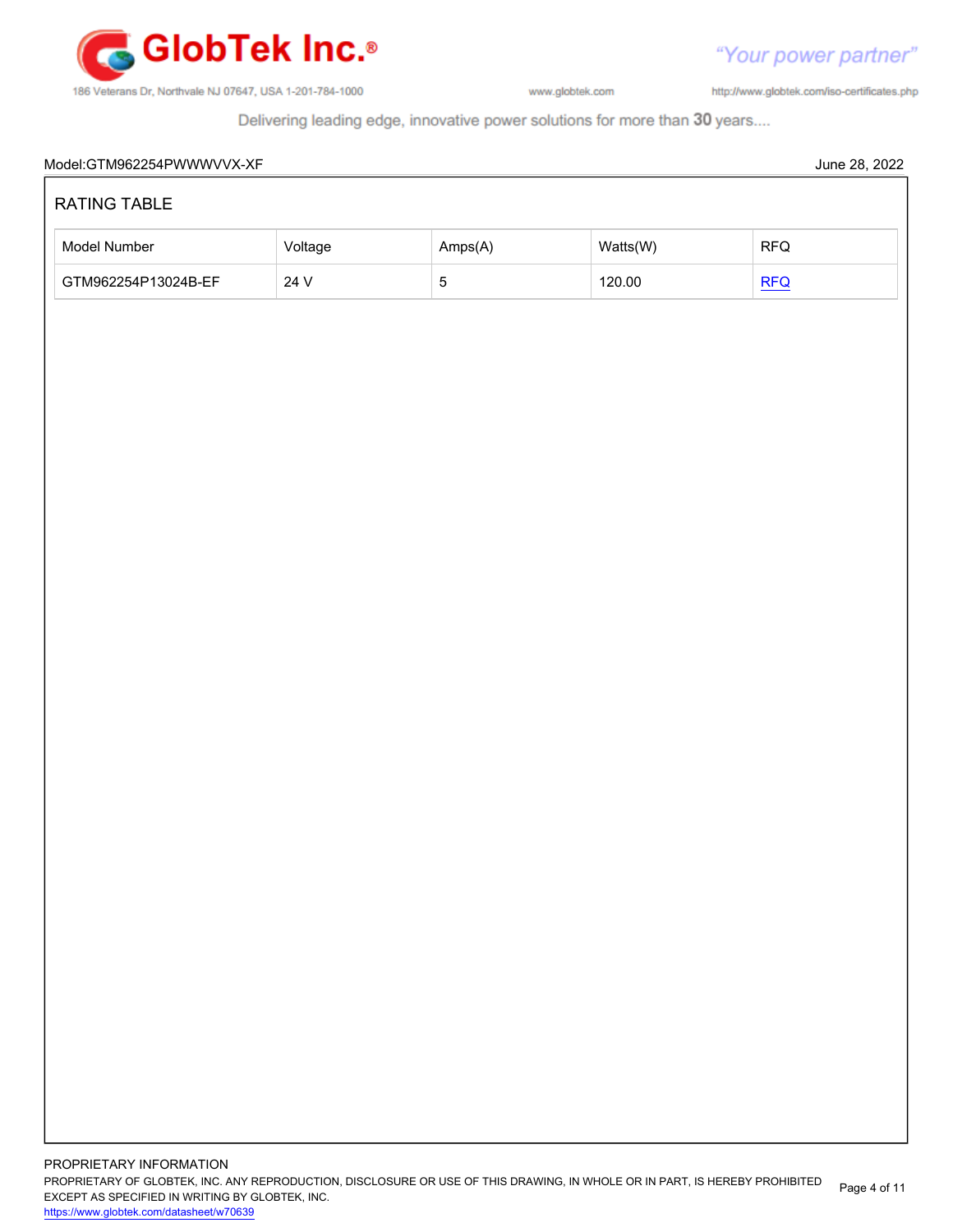

http://www.globtek.com/iso-certificates.php

Delivering leading edge, innovative power solutions for more than 30 years....

### Model:GTM962254PWWWVVX-XF June 28, 2022

# **SPECIFICATIONS**

## Input

# General Output

| Turn-on Delay:             | $<$ 1 second @ 85VAC                                              |
|----------------------------|-------------------------------------------------------------------|
| Line Regulation:           | $\pm$ 0.5% (measured at connector)                                |
| Startup Overshoot:         | $<$ 5% (full load)                                                |
| <b>Transient Response:</b> | < 5% deviation (with 25% load step), recovery to within 1% in 1ms |
| Hold-Up Time:              | 10ms min. (full load)                                             |
| Output Indicator:          | Green LED                                                         |

# Main Output

| Output Power:    | 120W/24V                                                                                    |
|------------------|---------------------------------------------------------------------------------------------|
| Load Regulation: | $± 1.0\%$ (measured at connector)                                                           |
| Ripple:          | $\le$ 1% pk-pk (using a 47µF low-ESR cap + 0.1µF ceramic capacitor, measured @ 20MHz<br>BW) |

# Auxiliary Output

| Output Power:            | 10W/5V                                                                                         |
|--------------------------|------------------------------------------------------------------------------------------------|
| Load Regulation:         | $± 5.0\%$ (measured at connector)                                                              |
| Ripple:                  | $\leq$ 100mVpk-pk (using a 47µF low-ESR cap + 0.1µF ceramic capacitor, measured @<br>20MHz BW) |
| <b>Protections</b>       |                                                                                                |
| Input Protection:        | MOV transient suppressor, dual fuses (line + neutral)                                          |
| Over Voltage Protection: | $110-130\%$ of main output Latched off cycle AC to reset                                       |

| Over-Voltage Protection: | 110-130% of main output. Latched-off, cycle AC to reset                                   |
|--------------------------|-------------------------------------------------------------------------------------------|
| Over-Current Protection: | Main output: 140% typical, auto-recovery<br>Auxiliary output: 200% typical, auto-recovery |
|                          |                                                                                           |

### PROPRIETARY INFORMATION

PROPRIETARY OF GLOBTEK, INC. ANY REPRODUCTION, DISCLOSURE OR USE OF THIS DRAWING, IN WHOLE OR IN PART, IS HEREBY PROHIBITED EXCEPT AS SPECIFIED IN WRITING BY GLOBTEK, INC. Page 5 of 11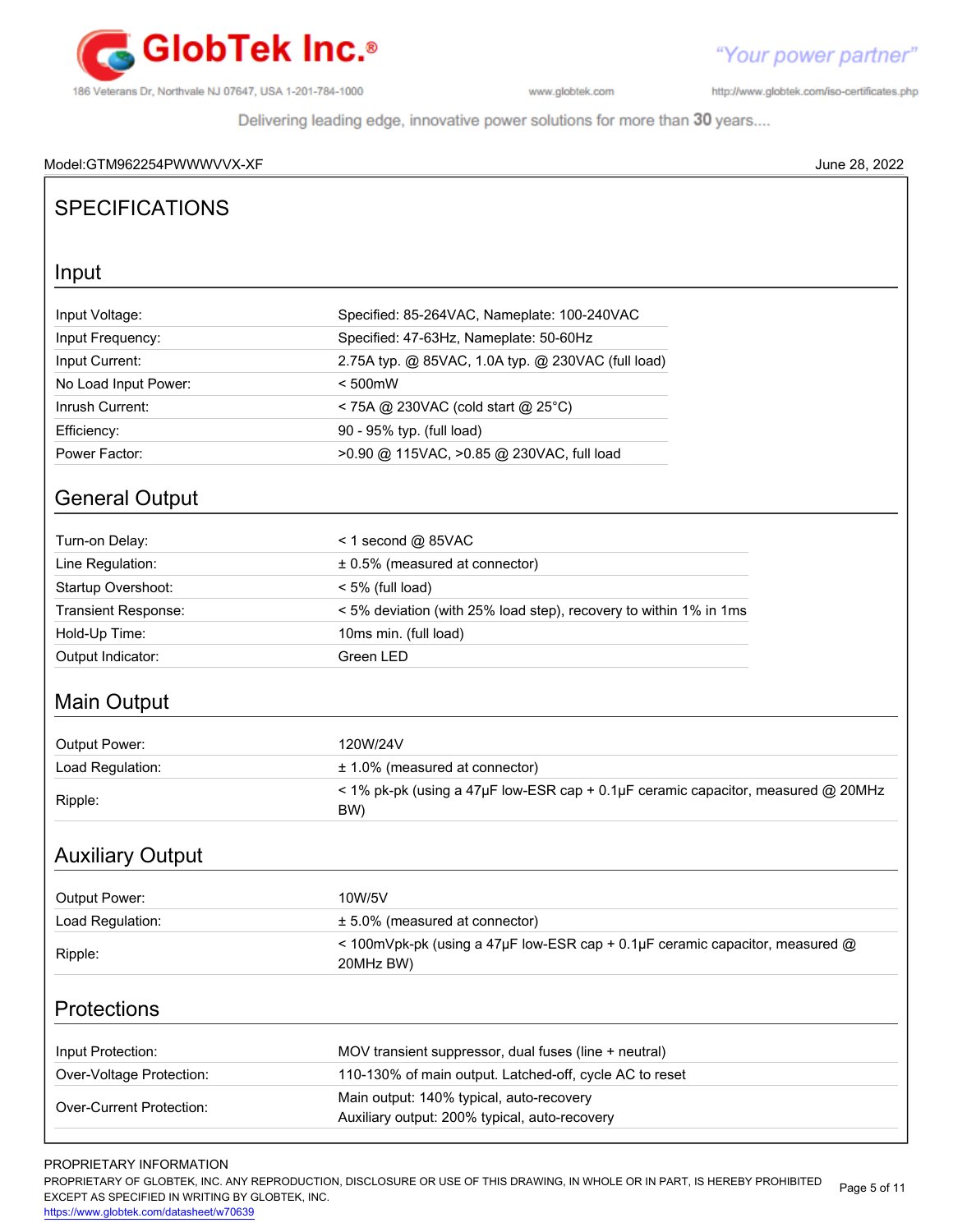

"Your power partner"

http://www.globtek.com/iso-certificates.php

Delivering leading edge, innovative power solutions for more than 30 years....

| Model:GTM962254PWWWVVX-XF                |                                                                                                                                                             | June 28, 2022 |
|------------------------------------------|-------------------------------------------------------------------------------------------------------------------------------------------------------------|---------------|
| <b>Short Circuit Protection:</b>         | Non-latched with auto-recovery                                                                                                                              |               |
| Over-Temperature Protection:             | NTC temperature sensor embedded in transformer, trip between 115 - 120°, latched-off,<br>cycle AC to reset (auto-recovery available as special option)      |               |
| Environmental                            |                                                                                                                                                             |               |
| MTBF:                                    | 1,500,000 hours @ 25°C ambient, full load (Telcordia SR-332, Issue 3)                                                                                       |               |
| <b>Operating Temperature:</b>            | -20°C to 50°C (full output power), -25°C to 80°C (derated)                                                                                                  |               |
| Storage Temperature:                     | -30 $^{\circ}$ C to 85 $^{\circ}$ C                                                                                                                         |               |
| Humidity:                                | 0% to 95% relative humidity, non-condensing                                                                                                                 |               |
| Altitude:                                | 5000m max.                                                                                                                                                  |               |
| Vibration:                               | Conforms to EN60068-2-6, ISO80601-2, EN1789                                                                                                                 |               |
| Safety                                   |                                                                                                                                                             |               |
| Dielectric Withstand Voltage:            | 4000VAC or 5656VDC from input to output<br>3000VAC or 4242VDC from input to earth                                                                           |               |
| Intended Medical Application:            | Type-B or Type-BF                                                                                                                                           |               |
| Touch Current:                           | 3-conductor input - NC: <25µA, SFC: <200µA<br>2-conductor input - NC: <65µA, SFC: <140µA                                                                    |               |
| Earth Leakage Current                    | 3-conductor input: < 200µA<br>2-conductor input: N/A                                                                                                        |               |
| Means of Protection:                     | 2 x MOPP                                                                                                                                                    |               |
| Primary-Secondary Bridging Capacitance:  | Two IEC60384-14 certified Y1 capacitors in series                                                                                                           |               |
| <b>EMC</b>                               |                                                                                                                                                             |               |
| Applicable Standards:                    | Medical: EN60601-1-2, 4th edition<br>Emissions: EN55032, EN 55011, EN61000-6-3, EN61000-6-4, CISPR11/CISPR22<br>Immunity: EN55024, EN61000-6-1, EN61000-6-2 |               |
| Conducted Emissions:                     | Class B, FCC Part 15, Class B (with resistive load)                                                                                                         |               |
| Radiated Emissions:                      | Class B, FCC Part 15, Class B (with resistive load)                                                                                                         |               |
| Harmonic Current Voltage Distortion:     | EN61000-3-2, Class A                                                                                                                                        |               |
| Voltage Fluctuations/Flicker:            | EN61000-3-3                                                                                                                                                 |               |
| Electrostatic Discharge (ESD) Immunity:  | EN61000-4-2, 10KV contact discharge, 20KV air discharge (applied to input or output<br>terminals)                                                           |               |
| Radiated RF Immunity:                    | EN61000-4-3, 20V/m 80-2700MHz, 80% 1KHz AM, 80% 5Hz AM                                                                                                      |               |
| EFT/Burst Immunity:                      | EN61000-4-4, 4KV/100kHz.                                                                                                                                    |               |
| Line Surge Immunity:                     | EN61000-4-5, 2KV differential, 4KV common-mode                                                                                                              |               |
| Conducted RF Immunity:                   | EN61000-4-6, 3VRMS, (6VRMS in ISM/amateur bands), 80% 1KHz AM                                                                                               |               |
| Power Frequency Magnetic Field Immunity: | EN61000-4-8, 30A/m                                                                                                                                          |               |
| Voltage Dip Immunity:                    | EN61000-4-11                                                                                                                                                |               |

#### PROPRIETARY INFORMATION

PROPRIETARY OF GLOBTEK, INC. ANY REPRODUCTION, DISCLOSURE OR USE OF THIS DRAWING, IN WHOLE OR IN PART, IS HEREBY PROHIBITED EXCEPT AS SPECIFIED IN WRITING BY GLOBTEK, INC. Page 6 of 11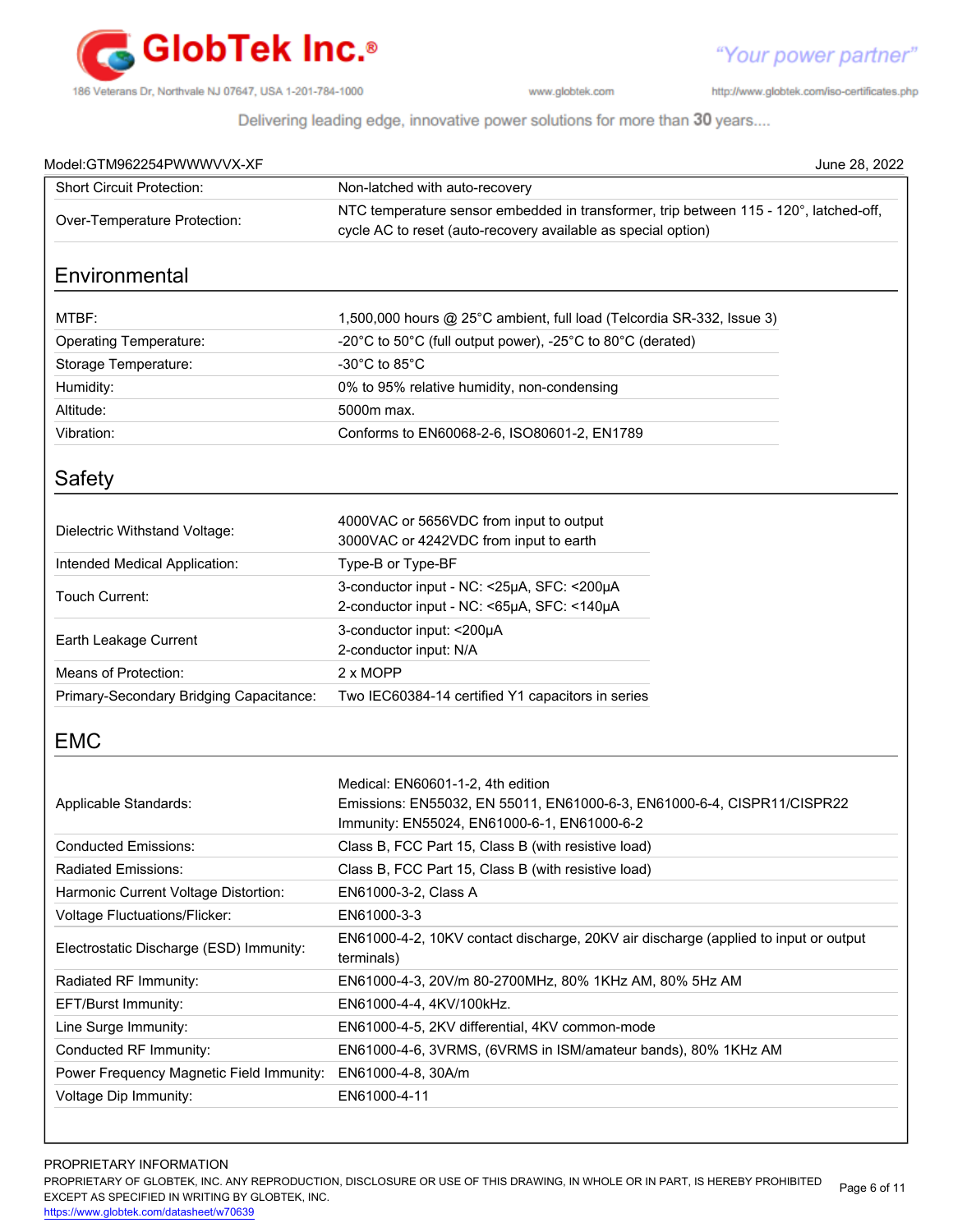

http://www.globtek.com/iso-certificates.php

Delivering leading edge, innovative power solutions for more than 30 years....

#### Model:GTM962254PWWWVVX-XF June 28, 2022

# Special Options

- Custom labels/markings
- Short term output surge capability
- Reduced touch current
- Reduced output ripple
- Compliance to IPC-600, IPC-610, IPC-6012 Class 2 or 3
- IEC61000-3-2 Class-C line harmonics for LED lighting applications
- Non-latching (auto-recover) over-temperature protection
- Potentiometer to adjust/trim output voltage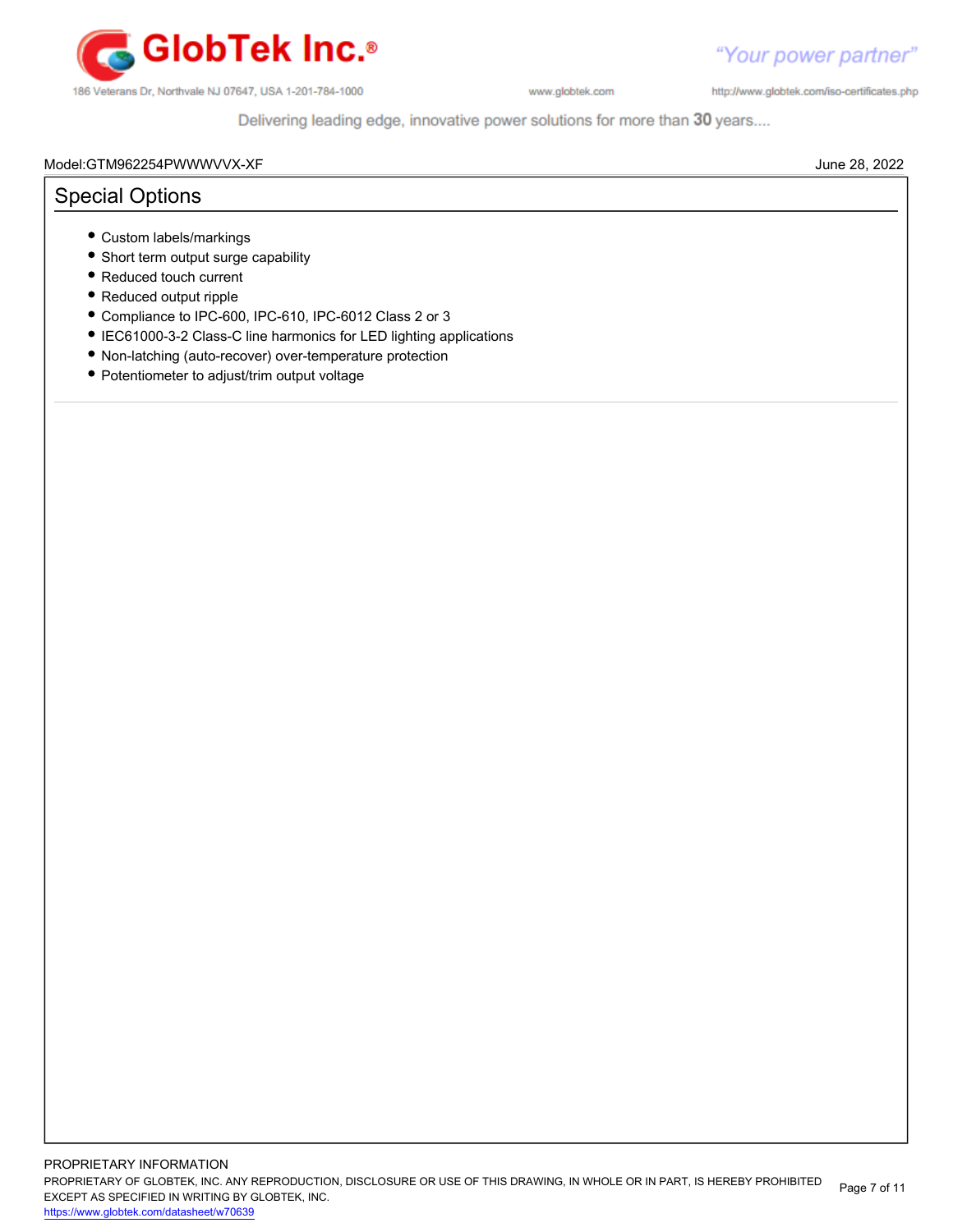

http://www.globtek.com/iso-certificates.php

Delivering leading edge, innovative power solutions for more than 30 years....

#### Model:GTM962254PWWWVVX-XF June 28, 2022



"Your power partner"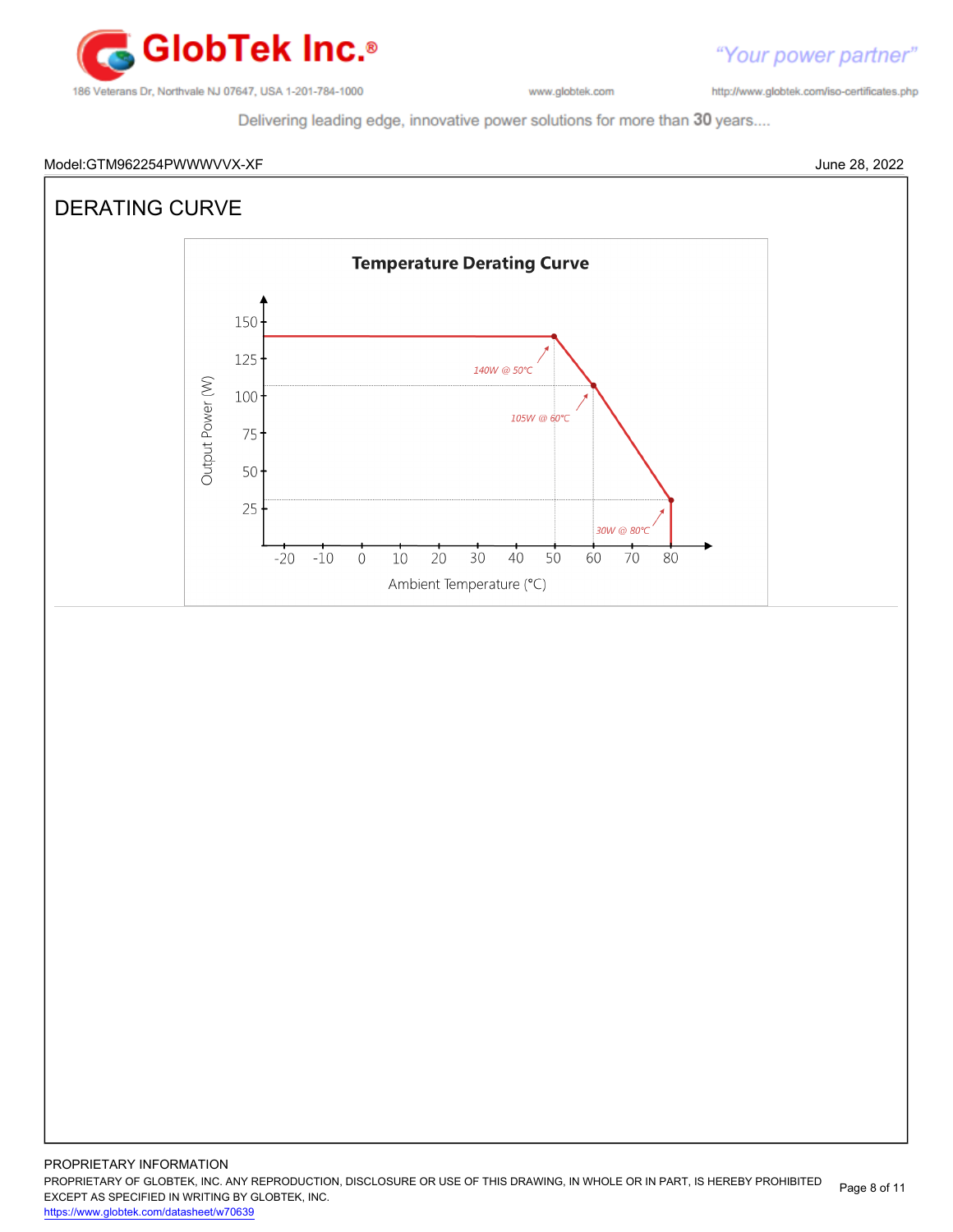

http://www.globtek.com/iso-certificates.php

Delivering leading edge, innovative power solutions for more than 30 years....

### Model:GTM962254PWWWVVX-XF June 28, 2022

## INPUT CONFIGURATION

Description



Optional Input Wiring Kits are available:

| PN/Ordering No        | Length End A |                  | End B                   |
|-----------------------|--------------|------------------|-------------------------|
| C810070M6VAR2(R)      | 60           |                  | IEC 60320 C8 UST VAR-2  |
| C1410070M6VAR2(R)     | 60           |                  | IEC 60320 C13 JST VAR-2 |
| VAR2210070M7VAR2(R)73 |              | <b>JST VAR-2</b> | <b>JST VAR-2</b>        |

Custom lengths, construction, cable types, ferrites, filters, and termination available upon request.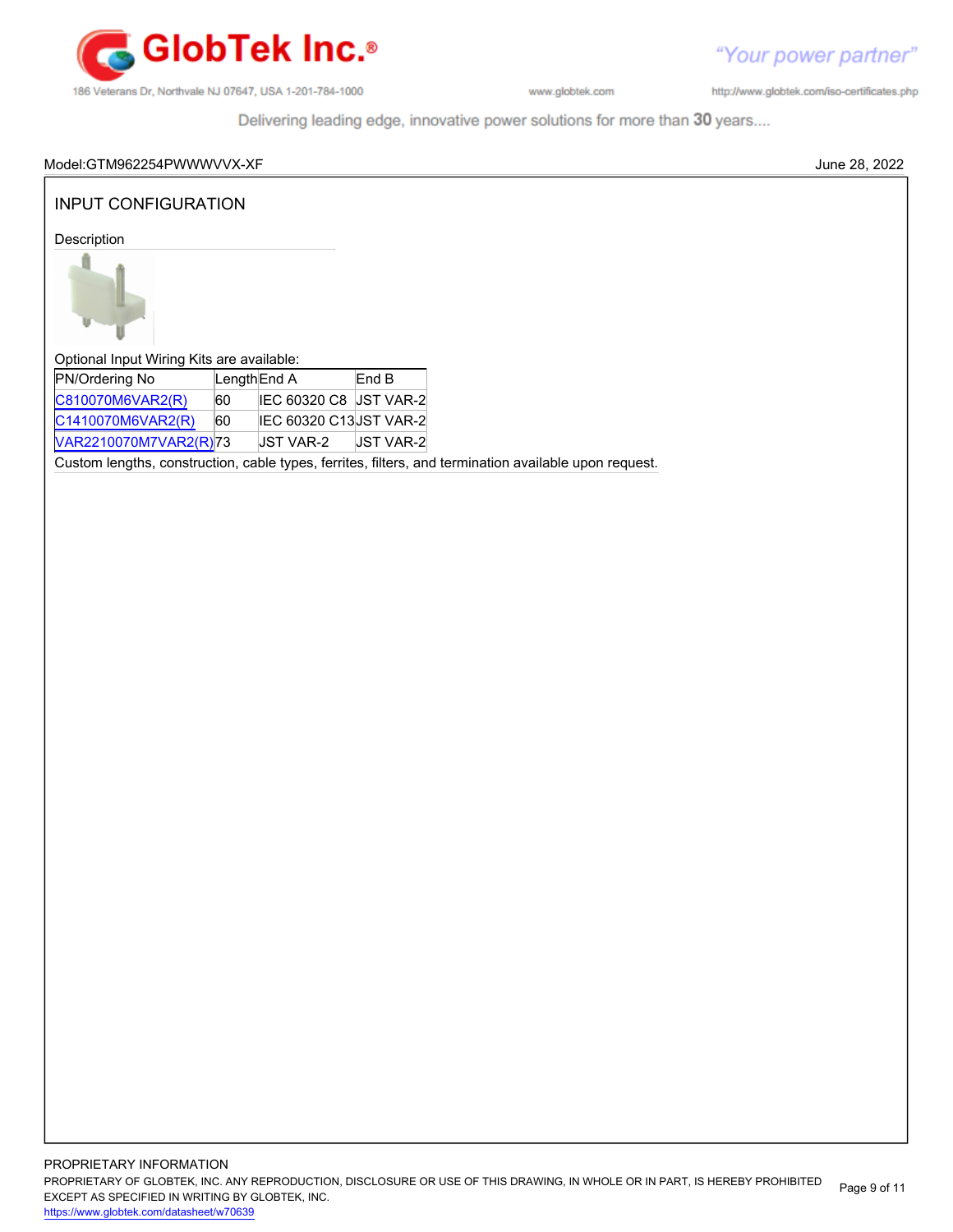

http://www.globtek.com/iso-certificates.php

"Your power partner"

Delivering leading edge, innovative power solutions for more than 30 years....

#### Model:GTM962254PWWWVVX-XF June 28, 2022

Г

| Approvals           |                                                                                                                                                                                                                  |
|---------------------|------------------------------------------------------------------------------------------------------------------------------------------------------------------------------------------------------------------|
| Logo                | Description                                                                                                                                                                                                      |
|                     | Attention Mark / Refer to operating manual for operating and service instructions                                                                                                                                |
| No Logo Applicable  | CB for IEC 60601-1:2005 (Third Edition) + CORR. 1 (2006) + CORR. 2<br>(2007) + AM1 (2012) or IEC 60601-1 (2012 reprint) (Ed 3.1) up to 48V only<br>(pending)                                                     |
| CE                  | <b>CE</b> Certification                                                                                                                                                                                          |
|                     | CHINA SJ/T 11364-2014, China RoHS Chart:<br>http://en.globtek.com/globtek-rohs.php                                                                                                                               |
| E341350             | cRUus UL Recognized Component E341350 3rd Edition w-RM ANSI-AAMI<br>ES60601-1 (2005 + C1:09 + A2:10) and CAN-CSA-C22.2 No. 60601-1:14 (2008)<br>(pending)                                                        |
| ŀНI                 | Certification # TC RU AR46.B.75423 Custom Union of Russia, Belarus and<br>Kazakhstan                                                                                                                             |
|                     | Indoor Use Only - Mark is on the label or Molded in the case                                                                                                                                                     |
| EFFICIENCY LEVEL (V | Efficiency: complies to section 301 of Energy Independence and Security Act<br>(EISA) complies with Energy Star tier 2 (North America), ECP tier 2 (China),<br>MEPS tier 2 (Australia), Code of Conduct (Europe) |
| 6                   | Morocco SDoC declaration<br>http://www.globtek.info/certs/Morocco%20SDoC%20Declaration/                                                                                                                          |
| <b>RoHS</b>         | Specifications of directive 2011/65/EU Annex VI (ROHS-2) with amendment<br>2015/863-EU (ROHS-3) http://www.ce-mark.com/Rohs%20final.pdf                                                                          |
|                     |                                                                                                                                                                                                                  |

PROPRIETARY INFORMATION

PROPRIETARY OF GLOBTEK, INC. ANY REPRODUCTION, DISCLOSURE OR USE OF THIS DRAWING, IN WHOLE OR IN PART, IS HEREBY PROHIBITED Page 10 of 11<br>EXALER 10 OREGIEIER WILKENIG BY OLOREEK WO EXCEPT AS SPECIFIED IN WRITING BY GLOBTEK, INC.